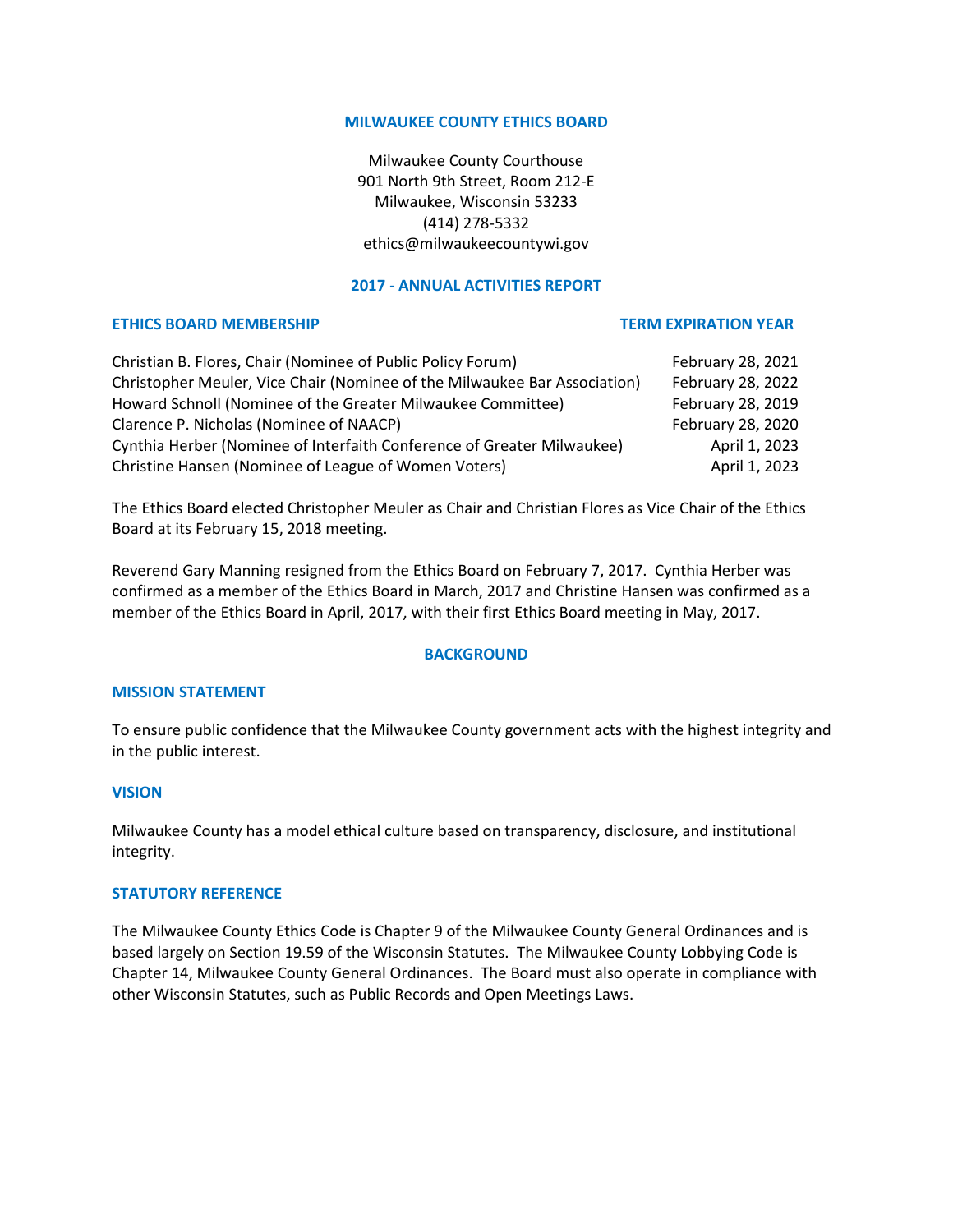## **HISTORY**

The Ethics Board and the Ethics Code it administers were created in February, 1975. The Code sets forth standards of ethical conduct for all county employees, including elected and appointed officials and members of boards and commissions. The County Board has amended the Code 28 times since its inception, with two amendments occurring in 2016. In the first quarter of 2013, the Ethics Board adopted revised Rules and Procedures. These revisions more clearly delineate the Ethics Board's responsibilities under the Milwaukee County Ethics Code.

## **ORGANIZATION**

The Board consists of six members appointed by the County Executive and confirmed by the Milwaukee County Board of Supervisors for staggered six-year terms. New members are nominated by one of the following six outside entities:

- The National Association for the Advancement of Colored People (NAACP);
- The Public Policy Forum;
- The Greater Milwaukee Committee;
- The Milwaukee Bar Association;
- The Inter-Faith Conference of Greater Milwaukee; and
- The League of Women Voters of Greater Milwaukee.

The goal of this process is to ensure that the Board members reflect the racial and ethnic diversity of Milwaukee County, serve the residents of Milwaukee County according to their oaths of office, and act independently from the nomination and appointing authorities. An action by the Ethics Board requires an affirmative vote of four members. While serving on the Board, and for one year prior to his/her appointment, no member can be a county public official, employee, or candidate for public office.

### **BOARD RESPONSIBILITIES**

The Ethics Board administers the Ethics Code for county officials, employees, and members of county boards and commissions, and it is the primary source of interpretation of the Milwaukee County Ethics Code. The Board has three major responsibilities:

- Directs persons to timely file Statements of Economic Interests as required;
- Upon request, advises any county official, employee, or those who do business with county employees on the propriety of matters to which they may become a part; and
- Addresses investigation requests and verified complaints against county elected or appointed officials, employees, or members of county boards and commissions.

# **ADMINISTRATION**

### **STAFF**

Stephanie Hunnicutt, Executive Director, January 2017 to present Alisha Terry, Administrative Assistant, June 2015 to present Adam Gilmore, Paralegal, September 2017 to present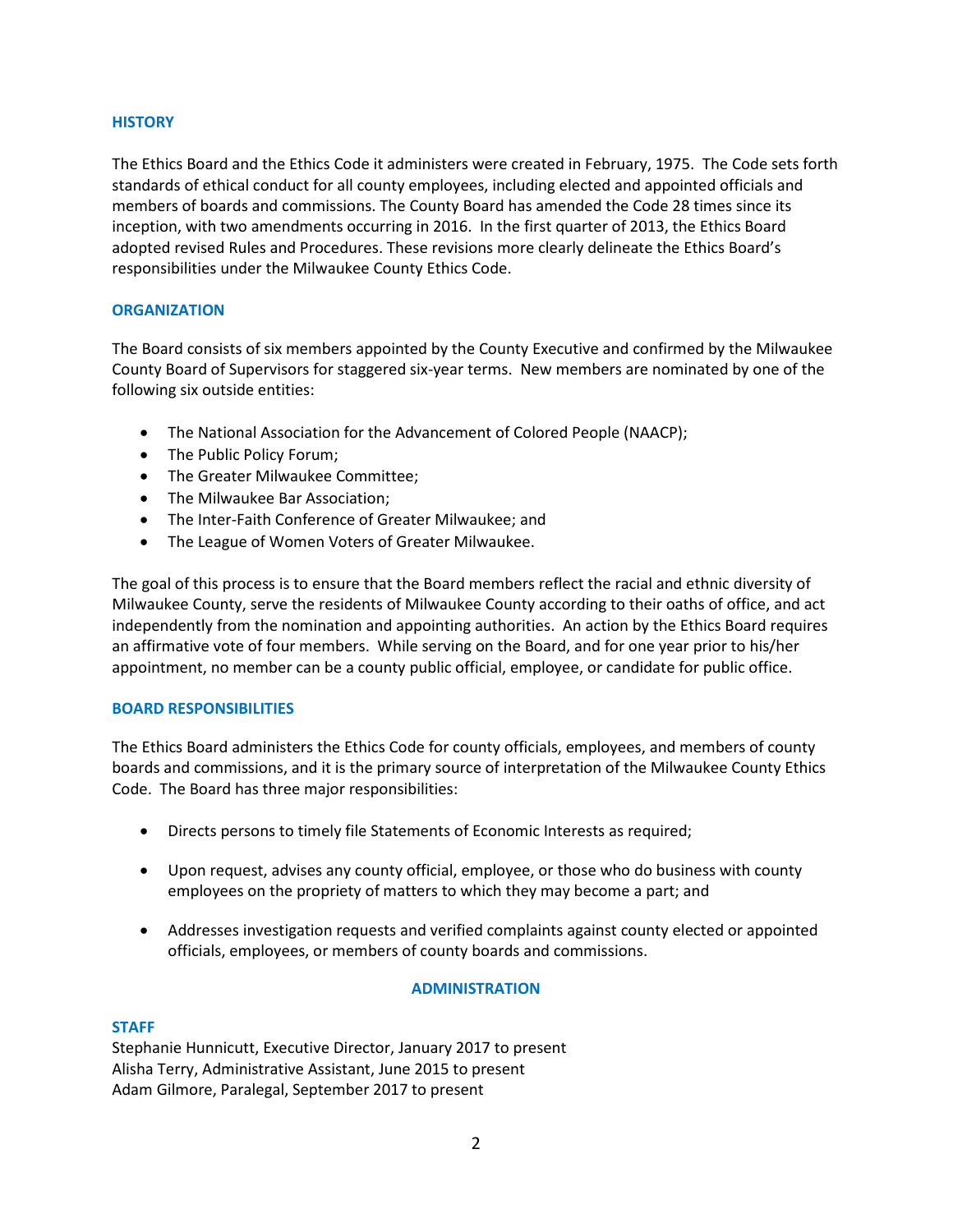#### **2017 BUDGET**

The 2018 adopted Ethics Board budget was \$23,785, a decrease of \$59,031 from the 2017 budget. In 2017, the Ethics Board budget was combined with the Personnel Review Board and Civil Service Commission budgets for efficiency and cost saving purposes. Thus, the 2018 personnel costs for the three departments are now primarily taken from the Personnel Review Board budget. The two components of the 2018 Ethics Board budget are outside counsel representation and funding for the Statement of Economic Interests electronic filing project.

### **BOARD MEETINGS**

In 2017, the Ethics Board met five times. By ordinance, the Ethics Board shall meet at least four times per year, with a February meeting designated as the annual meeting. The Ethics Board schedules additional meetings as necessary to timely respond to requests for advice or to investigate allegations of violations of the Ethics Code.

Although requests for written advice and investigations must be held in closed session pursuant to local ordinance and as permitted by state statutes, the Board gives public notice of the time, place, and general subject of its closed sessions in conformance with the State of Wisconsin's Open Meetings law. Most all other items of the meeting agenda are held in public session.

#### **MEETINGS AND ATTENDANCE**

The average Board member attendance rate was slightly below 100%.

| 2015                         |                                                                              | 2016                         |                                                                           | 2017                      |                                                                           |
|------------------------------|------------------------------------------------------------------------------|------------------------------|---------------------------------------------------------------------------|---------------------------|---------------------------------------------------------------------------|
| <b>MEMBER</b>                | <b>MEETINGS</b><br><b>ATTENDED</b><br>ΟF<br><b>MEETINGS</b><br><b>CALLED</b> | <b>MEMBER</b>                | <b>MEETINGS</b><br><b>ATTENDED OF</b><br><b>MEETINGS</b><br><b>CALLED</b> | <b>MEMBER</b>             | <b>MEETINGS</b><br><b>ATTENDED OF</b><br><b>MEETINGS</b><br><b>CALLED</b> |
| <b>Christian Flores</b>      | $8$ of $8 = 100\%$                                                           | <b>Christian Flores</b>      | 5 of $5 = 100%$                                                           | <b>Christian Flores</b>   | 5 of $5 = 100%$                                                           |
| Marcia Drame                 | 6 of $8 = 75%$                                                               | Carol Wichmann               | 4 of $4 = 100\%$                                                          | <b>Christopher Meuler</b> | 5 of $5 = 100%$                                                           |
| <b>Gary Manning</b>          | $8$ of $8 = 100\%$                                                           | Marcia Drame                 | 2 of $2 = 100\%$                                                          | <b>Gary Manning</b>       | $1$ of $1 = 100%$                                                         |
| Carol Wichmann               | $7$ of $8 = 87.5%$                                                           | <b>Gary Manning</b>          | 5 of $5 = 100\%$                                                          | Clarence Nicholas         | 4 of $5 = 80%$                                                            |
| <b>Howard Schnoll</b>        | 5 of $5 = 100\%$                                                             | <b>Howard Schnoll</b>        | 5 of $5 = 100 %$                                                          | <b>Howard Schnoll</b>     | 4 of $5 = 80%$                                                            |
| Clarence P. Nicholas         | 2 of $8 = 25%$                                                               | Clarence P. Nicholas         | 2 of $5 = 40%$                                                            | <b>Christine Hansen</b>   | 4 of $4 = 100%$                                                           |
| Average<br><b>Attendance</b> | $= 81%$                                                                      | <b>Christopher Meuler</b>    | 3 of $3 = 100%$                                                           | Cynthia Herber<br>Average | $3$ of $4 = 75%$                                                          |
|                              |                                                                              | Average<br><b>Attendance</b> | $= 92%$                                                                   | Attendance                | $= 91%$                                                                   |

## **Board Member Attendance Data 2015 to 2017**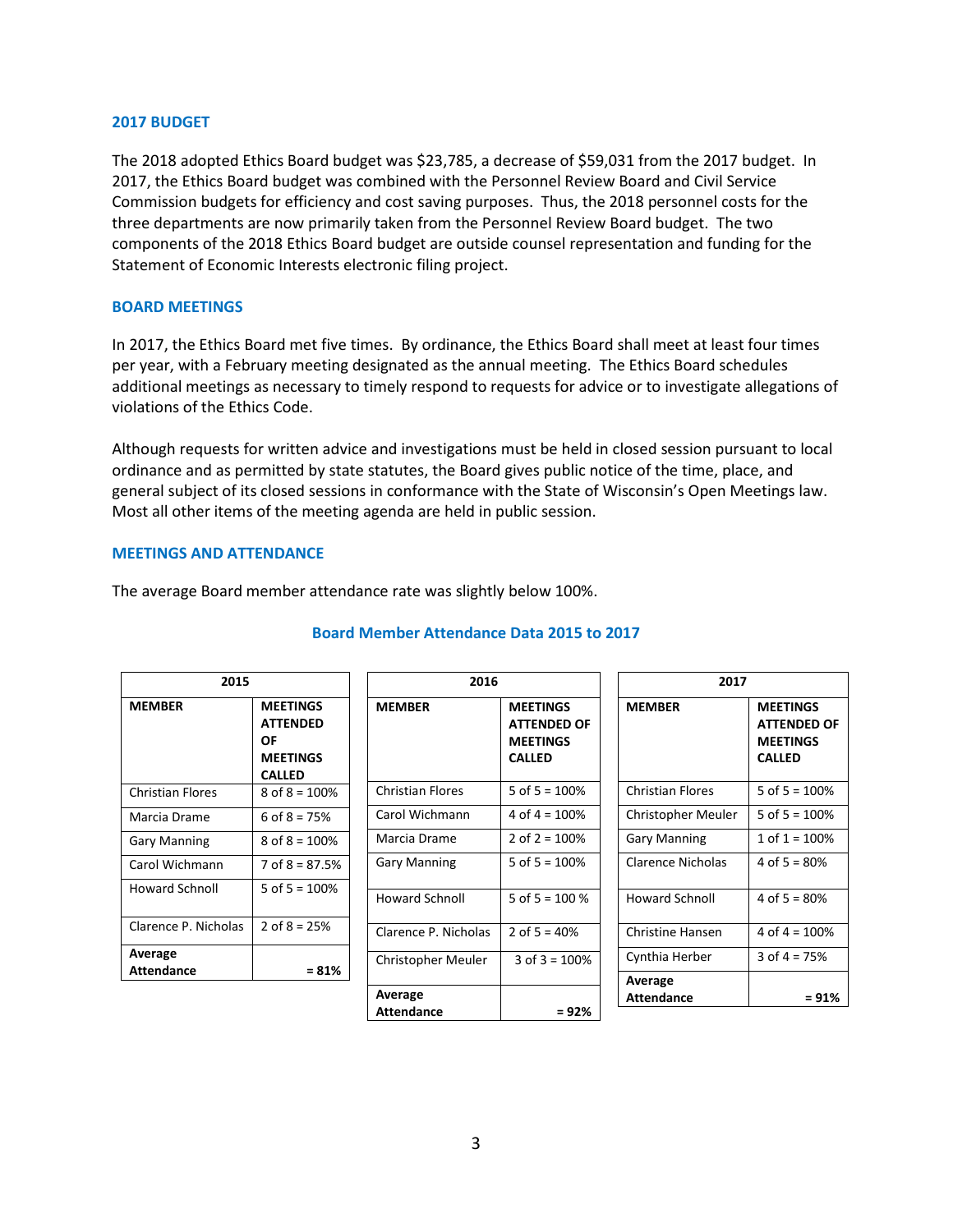## **ACTIVITIES RELATED TO THE DUTIES OF THE ETHICS BOARD**

## **STATEMENTS OF ECONOMIC INTEREST**

The Code requires that all candidates for elected County offices, all County employees, and all County elected and appointed officials, including members of boards and commissions, "whose duties and responsibilities include the awarding and execution of contracts for the purchase of supplies, services, materials, and equipment for or on behalf of Milwaukee County, for the construction of public works, or for the sale or leasing of real estate," file a Statement of Economic Interests ("SEI") form and Affidavit with the Office of the Ethics Board.

In 2017, 295 people were required to file a Statement of Economic Interest with the Ethics Board, a decrease from 325 people required to file in 2016.

The Board received six requests to review Statements of Economic Interest in 2017.

## **SEI ELECTRONIC FILING PROJECT**

After working with IMSD to create an electronic filing system, it was determined that the original goal of creating a stand-alone website for employees to file and store their SEIs online proved to be a project that would require substantial funding.

IMSD offered an alternative that satisfied two of the original project requests in that SEIs will be stored in an electronic database, beginning 2018, and filers will be able to make changes to their SEI in an electronically-fillable format starting in 2019.

## **DUAL EMPLOYMENT POLICY**

Human Resources presented the Ethics Board with a proposed dual employment policy for Milwaukee County employees. The proposed policy will require all employees to disclose any secondary employment outside of the County for review by Human Resources and his/her supervisor. The purpose of the policy is to determine whether there are any potential conflicts with secondary employment, whether ethical otherwise. The Ethics Board is working with Human Resources to provide guidelines and examples to assist in determining whether there are any potential Ethics Code violations. Should Human Resources or the supervisor find that an ethical conflict may exist, a request will be submitted to the Ethics Board for an advisory opinion.

Due to the resignation of the Director of Employee Relations in 2017, Human Resources has requested postponing further discussions until a new Director of Employee Relations is hired.

### **HEARING PROCEDURES**

The Ethics Board is working to revise the procedural rules for clarity purposes.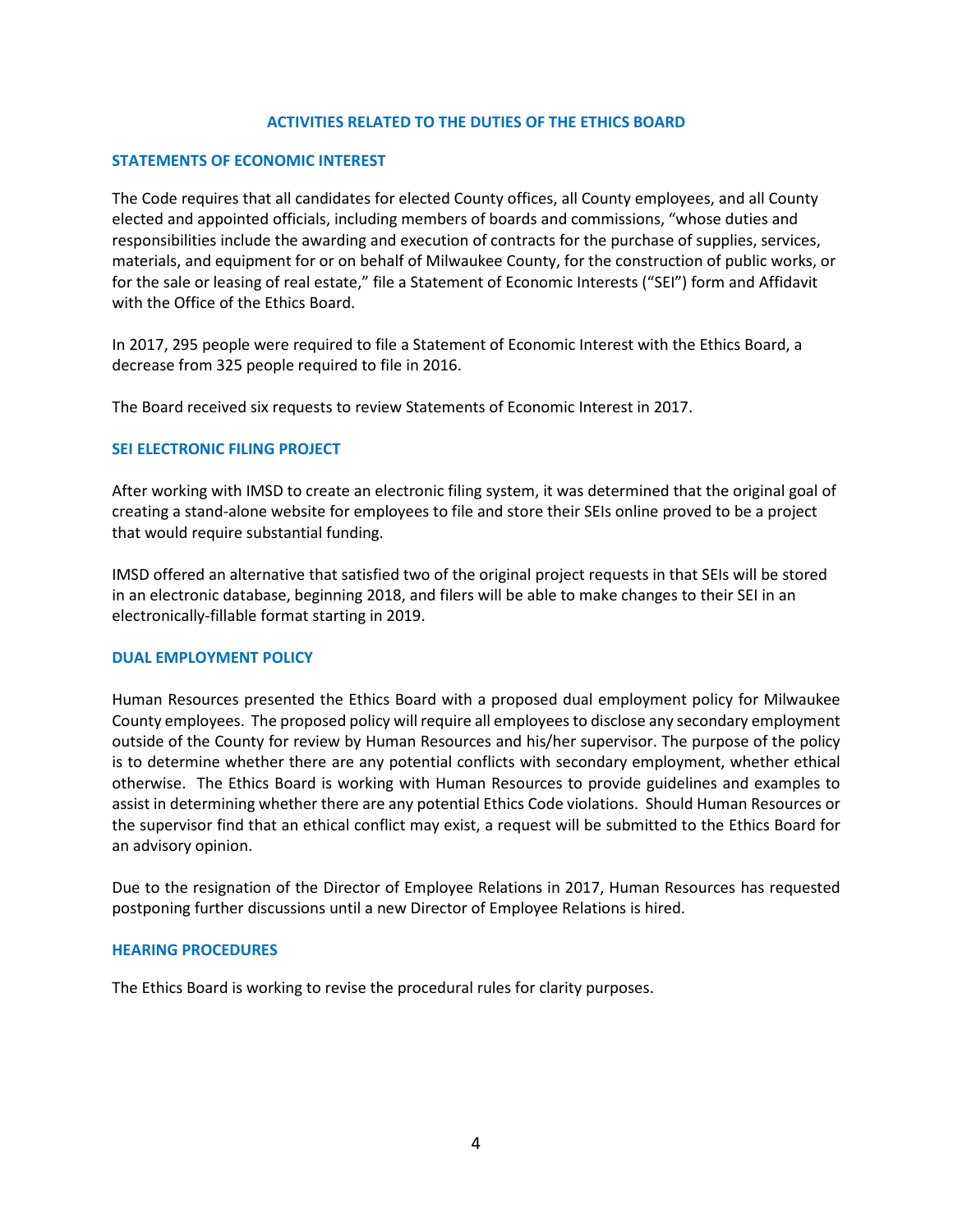### **ETHICS COMPLIANCE & TRAINING**

The Milwaukee County Administrative Manual of Operating Procedures (AMOP) is being finalized for roll out in early 2018 and will require mandatory, online, annual ethics training for Milwaukee County employees. The online ethics training is currently available on a voluntary basis.

## **ETHICS BOARD DETERMINATIONS AND ADVISORIES**

During 2017, the Ethics Board considered the following requests for advisory opinions, investigation requests, or other matters. Pursuant to rules established by County Ordinance and Statutes, these actions were discussed in closed session, and the synopses are written in a manner that protects the integrity of the closed session meetings and the confidentiality of the requesters. These summaries are for informational purposes and should not be relied on as authoritative advice for other factual scenarios. 15 advisories; 5 investigations/complaints

- 1. A County employee requested an advisory opinion as to whether an individual's service on a governing body conflicted with services the individual was providing to an agency under the same County department. The Board found there is no conflict of interest between the two roles as neither involve a benefit to the other. The governing body neither funds nor approves contracts concerning the agency and the governing body has no role in the selection process for services to the agency.
- 2. A County employee requested an advisory opinion regarding a potential conflict of interest with two potential vendors. The employee was a member of the selection committee regarding a proposal for services. The employee was a cousin of the owner of one vendor and attended the same church as the owner of the other vendor. The services to be provided would not be professional services as described in M.C.G.O. 56.30(1)(a). The Board found that the relationship between the employee and the potential vendors did not constitute a violation as the employee is not associated with either vendor, as defined in M.C.G.O. 9.02(2) of the Ethics Code.
- 3. The Board received a request for advice concerning hiring an employee on a part-time basis, through a third-party staffing agency, who previously worked for Milwaukee County fewer than 12 months prior to the request. The requestor indicated that the employee previously worked in the same department. However, the employee would be in a different role, assisting with the implementation of a new system. The Board noted that the post-employment restrictions in Chapter 9.05(3)(a) concerning hiring employees for contractual services provides sole authority to the County Board Committee on Finance and Audit to determine whether that prohibition may be waived. The Board advised that the hiring department head request a waiver from the Finance and Audit Committee for the contractual services.
- 4. The Board received a request for advice concerning hiring an employee on a part-time, temporary basis, through a third-party staffing agency, who previously worked for Milwaukee County fewer than 12 months prior to the request. The requestor indicated this employee has the knowledge base to temporarily assist in finalizing a project while training her replacement. The Board noted that the post-employment restrictions in Chapter 9.05(3)(a) concerning hiring employees for contractual services provides sole authority to the County Board Committee on Finance and Audit to determine whether that prohibition may be waived. The Board advised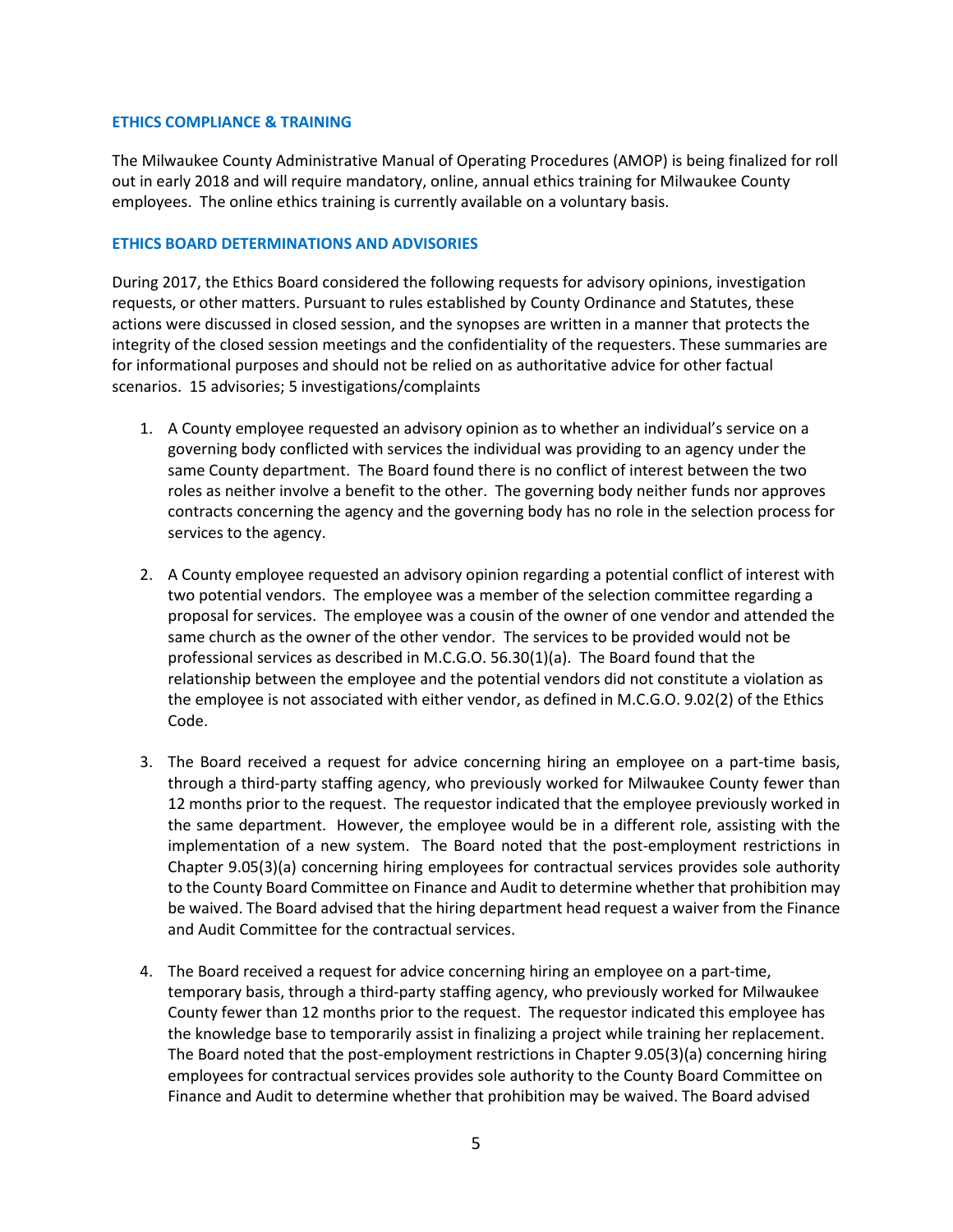that the department head request a waiver from the Finance and Audit Committee for the contractual services.

- 5. The Board received a request for advice concerning hiring employees directly, on a part-time basis, who previously worked for Milwaukee County, in a different position, fewer than 12 months prior to the request. The requestor indicated that the selection pool for the position is limited. The Board found that there is no violation in that the post-employment restrictions in Chapter 9.05(3)(a) is limited to contractual services only, and that directly hiring employees who previously worked for Milwaukee County fewer than 12 months prior is not prohibited by the Ethics Code.
- 6. A County employee requested an advisory opinion as to whether he could continue his current employment with the County if he were to become an elected County official. The Board advised that, if elected, he immediately resign from his employment with the County. The Board also advised that, while campaigning for elected office, he adhere to the campaign prohibitions cited in M.C.G.O. 9.06(1).
- 7. A County employee requested an advisory opinion as to whether it would be a conflict of interest to work for the County and serve in local government at the City level. The Board did not find a conflict between the two positions. The employee did not have any ability to use his County position to give a private advantage to himself or the City. The populations he works with in each role are different and he has no contract authority in his role with the County. The Board advised that, should his role in either position change, such that he could be involved in a potential contract between the City and County, the Board encouraged the employee to request a new advisory opinion.
- 8. A County employee requested an advisory opinion regarding outside employment with a County vendor. The employee worked with the vendor to design a web page to promote a County event. The vendor asked the employee to design web pages for other events the vendor promotes across the country. The Board did not see a conflict of interest between these two positions since the employee is working for the vendor outside of County duties and not on County time.
- 9. A County employee requested an advisory opinion regarding volunteer service on a committee for an agency that contracts with the County. The employee would be voluntarily reviewing and recommending potential contracts to the agency for final determination to be made by the agency's board. The Board did not see a conflict of interest between these two positions. The employee does not have access or input into County budget or contracts concerning the agency and the employee would not be a voting board member for the agency.
- 10. A County employee requested an advisory opinion regarding wellness initiatives for employees in his/her department, including whether prizes provided as part of the initiatives would violate the Ethics Code. The Board did not see a violation of the Ethics Code in administering the wellness initiatives or issuing prizes. The value of the items and prizes is under \$25.00 and the funding is coming from the department and/or a supervisor, and not from a subordinate to a supervisor. The Board recommended the employee inform his/her Human Resources Partner concerning the wellness initiatives so that they are aware of the program and may address any potential issues they may see with the program.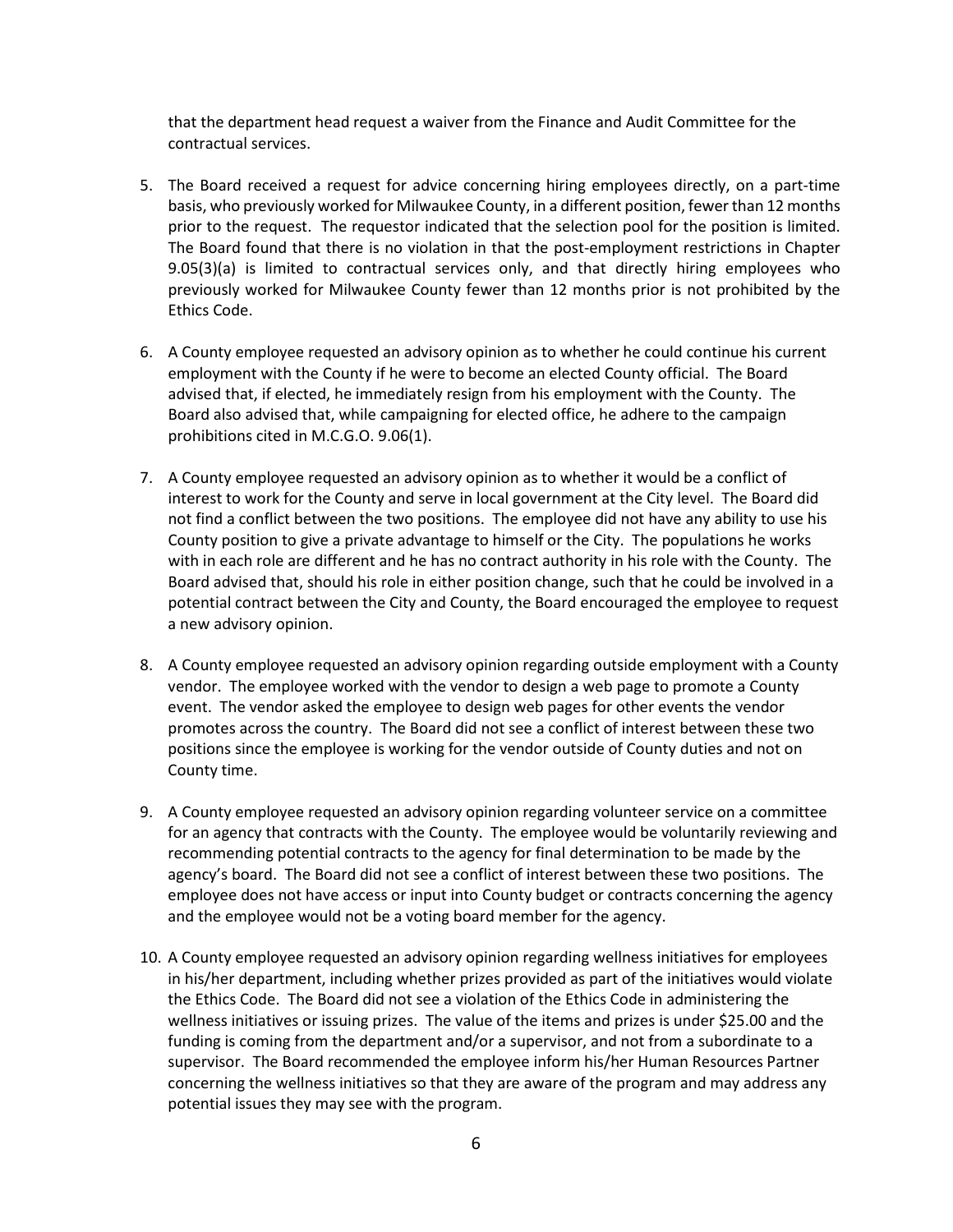- 11. A County employee, through his position with the County, was approached by a private organization to be a member of a workgroup. The employee would provide guidance and feedback concerning a study and would participate in the study on his own time. His manager is also aware of the program. The employee would be paid \$500 at the end of the year-long study. The Board did not see a conflict of interest since the employee is participating in the workgroup outside of his County duties and not on County time.
- 12. A County employee requested an advisory opinion as to whether it would be a violation of the Ethics Code for a vendor to pay for employees' travel and lodging to attend a workshop. The Board recommended that any employees with contract authority not accept the vendor's offer to pay for travel and lodging as it could give the appearance of impropriety.

However, the Board did not see a violation if any employee with contract authority attended the workshop on his/her own time and paid his/her own airfare and expenses to attend. Additionally, the Board does not see a violation if the vendor were to pay the airfare and lodging for those employees who do not have contract authority, provided they attended the workshop on their own time.

- 13. A County employee requested an advisory opinion as to whether it would be a conflict of interest for the County to enter into a contract with an agency whose annual report shows a County elected official as a financial contributor. The Board found that it would be a conflict of interest for the County to contract with the agency. Since the official has a fiduciary relationship with the agency, the official is "associated" with the agency, pursuant to 9.02(2). Additionally,  $9.05(2)(c)(2)$  prohibits officials and employees from using their position to provide a benefit to an organization with which the employee or official is associated.
- 14. A County employee requested an advisory opinion as to whether it would be a conflict of interest if the County were to enter into a contract with an agency whose Board of Directors contains a voting board member who is also a County elected official. The Ethics Board found there would be a conflict of interest if the department were to enter into the contract. Ch.  $9.05(2)(c)(2)$  prohibits officials and employees from using their position to provide a benefit to an organization with which the employee or official is associated. Ch. 9.02(2) of the Code defines "associated" to include any organization in which an individual or a member of his/her immediate family is a director, officer, or trustee.
- 15. An employee requested an advisory opinion as to what additional SEI reporting, if any, would be required for a County employee to attend a conference wherein the County would pay for travel and lodging and another agency, also functioning in a representative capacity for the County, would pay for the cost of the training course. The Board found that no additional reporting is needed.
- 16. The Board received an investigation request addressing concerns about the public behavior of an elected official. After review of the request, the Board found that the matters addressed in the investigation request are not related to the conflicts of interest under the jurisdiction of the Ethics Code and, therefore, cannot be addressed by the Ethics Board. The Board took no further action regarding the request.